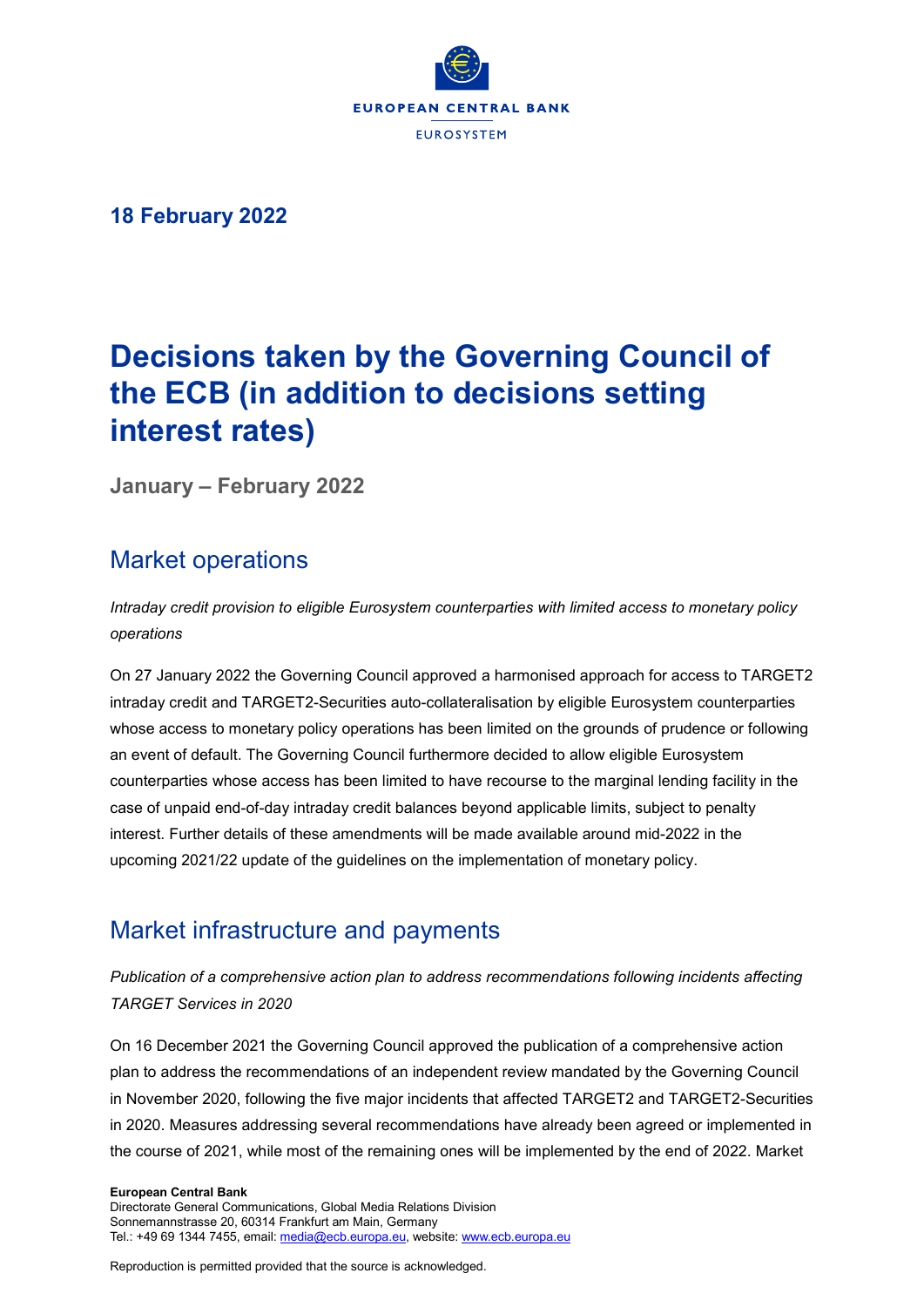participants will be kept informed about their deployment. The [action plan](https://www.ecb.europa.eu/paym/intro/publications/pdf/ecb.Actionplan_recommendations_TARGETServices_2020.en.pdf) and the related press [release](https://www.ecb.europa.eu/press/pr/date/2021/html/ecb.pr211217_1%7E512f6a4e74.en.html) are available on the ECB's website.

#### *Regular classification exercise of euro area payment systems*

On 17 December 2021 the Governing Council approved the outcome of the regular classification exercise for payment systems based on 2018 and 2019 data. The purpose of the annual review is to identify payment systems in the euro area that would be classified as systemically important payment systems (SIPS) and should be subject to the **SIPS Regulation**, as well as those that would be classified as non-systemic large-value payment systems and non-systemic retail payment systems. The outcome of the classification exercise will be published on the [ECB's website](https://www.ecb.europa.eu/paym/pol/activ/systems/html/index.en.html) in the first quarter of 2022.

#### *Regular update of the Correspondent Central Banking Model (CCBM) documentation*

On 17 December 2021 the Governing Council approved the updated CCBM Manual of Procedures and the updated CCBM Procedures for Eurosystem counterparties and authorised their publication. CCBM documentation is periodically reviewed and updated. The current review introduced countryspecific factual changes and a series of updates describing the handling of cash penalties under the settlement discipline regime of the Central Securities Depository Regulation. [Updated documentation](https://www.ecb.europa.eu/paym/coll/ccbm/html/index.en.html) will soon be available on the ECB's website.

#### *Advisory report on debt issuance and distribution in the European Union*

On 17 December 2021 the Governing Council took note of the advisory report on debt issuance and distribution in the European Union, prepared by the Debt Issuance Market Contact Group (DIMCG), and approved its publication. The DIMCG was established by the Governing Council in April 2020 as a temporary forum to identify issues that precluded further improvements in efficiency and integration as regards debt issuance and initial distribution. Its work, involving all major stakeholders of the European debt issuance value chain, was coordinated by the ECB. The report identifies the potential risks, costs and inefficiencies of the current landscape and explores potential ways of harmonising and improving the efficiency of debt issuance and initial distribution in Europe. The [report](https://www.ecb.europa.eu/pub/pdf/other/ecb.advisoryreportdebtissuancedistributionEU202112%7E3da04b818a.en.pdf) and the related press [release](https://www.ecb.europa.eu/paym/intro/news/html/ecb.mipnews211220.en.html) are available on the ECB's website.

### Advice on legislation

*ECB Opinion on the provision of an electronic payment option to consumers in Belgium*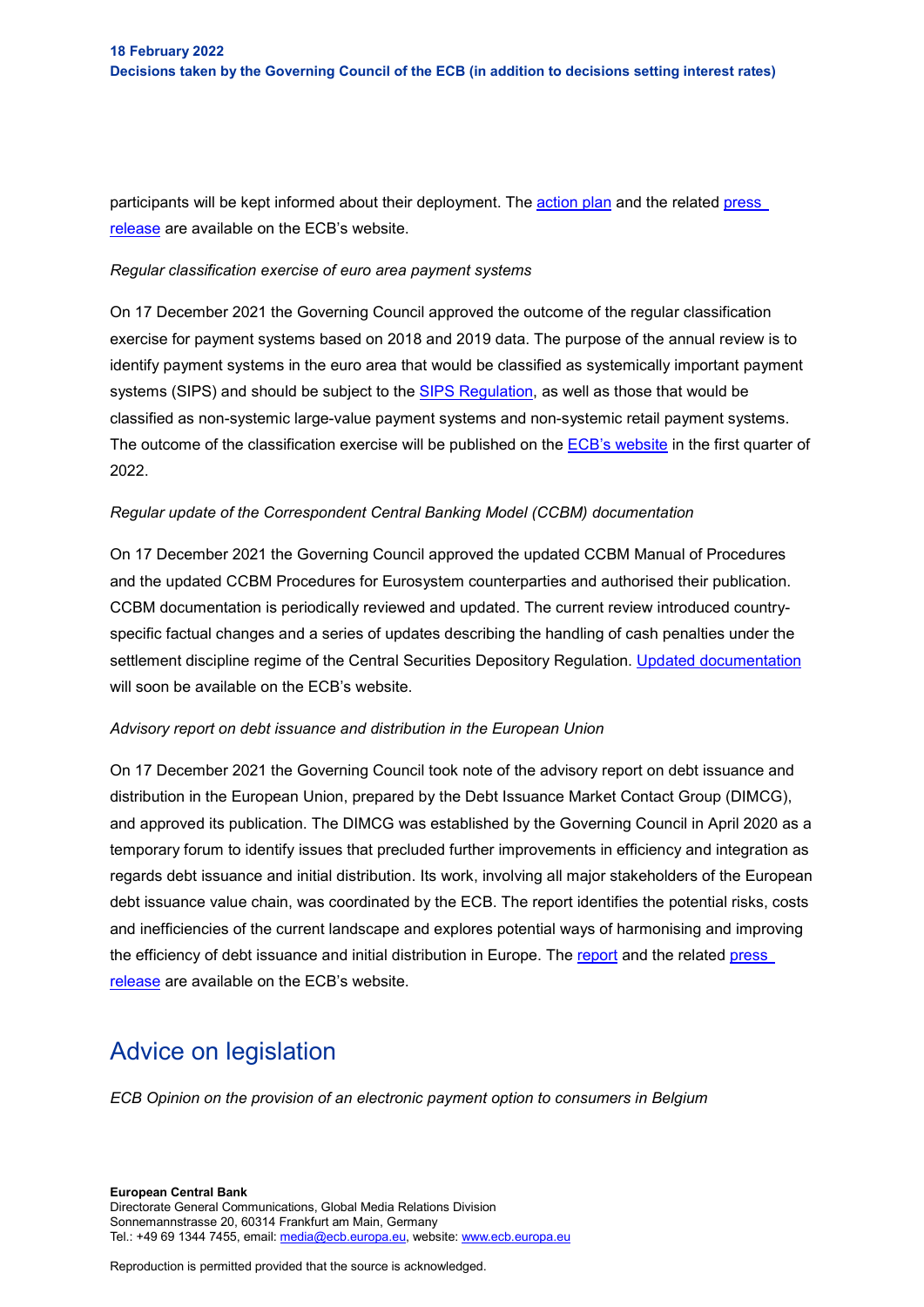On 22 December 2021 the Governing Council adopted Opinion [CON/2021/38](https://eur-lex.europa.eu/legal-content/EN/TXT/?uri=CELEX%3A52021AB0038&qid=1643788012633&home=ecb) at the request of the Governor of the Nationale Bank van België/Banque Nationale de Belgique.

*ECB Opinion on Italy's participation in the International Monetary Fund programmes: Poverty Reduction and Growth Trust and debt relief for Sudan*

On 28 December 2021 the Governing Council adopted Opinion [CON/2021/39](https://eur-lex.europa.eu/legal-content/EN/TXT/?uri=CELEX%3A52021AB0039&qid=1643788012633&home=ecb) at the request of the Italian Ministry of Economy and Finance.

*ECB Opinion on a proposal for a regulation laying down harmonised rules on artificial intelligence*

On 29 December 2021 the Governing Council adopted Opinion [CON/2021/40](https://www.ecb.europa.eu/pub/pdf/other/en_con_2021_40_f_sign%7Eeba69a1321..pdf) at the request of the Council of the European Union.

*ECB Opinion on Ireland's adherence to the New Arrangements to Borrow with the International Monetary Fund*

On 5 January 2022 the Governing Council adopted Opinion [CON/2022/1](https://eur-lex.europa.eu/legal-content/EN/TXT/?uri=CELEX%3A52022AB0001&qid=1643787843107&home=ecb) at the request of the Irish Minister for Finance.

*ECB Opinion on the establishment by the Central Bank of Ireland of a database on safe-deposit boxes and bank and payment accounts*

On 7 January 2022 the Governing Council adopted Opinion [CON/2022/2](https://eur-lex.europa.eu/legal-content/EN/TXT/?uri=CELEX%3A52022AB0002&qid=1643787843107&home=ecb) at the request of the Irish Minister for Finance.

*ECB Opinion on a proposal to amend Regulation (EU) No 575/2013 on prudential requirements for credit institutions and investment firms with respect to resolution*

On 13 January 2022 the Governing Council adopted Opinion [CON/2022/3](https://www.ecb.europa.eu/pub/pdf/other/en_con_2022_3_f_sign%7E9ae5d22e07..pdf) at the request of the Council of the European Union and the European Parliament.

*ECB Opinion on a proposal for a regulation of the European Parliament and of the Council establishing the Authority for Anti-Money Laundering and Countering the Financing of Terrorism*

On 16 February 2022 the Governing Council adopted Opinion CON/2022/4 prepared on the ECB's own initiative.

*ECB Opinion on a proposal for a directive and a regulation on the prevention of the use of the financial system for the purposes of money laundering or terrorist financing*

On 16 February 2022 the Governing Council adopted Opinion CON/2022/5 at the request of European Parliament and the Council of the European Union.

#### **European Central Bank**

Directorate General Communications, Global Media Relations Division Sonnemannstrasse 20, 60314 Frankfurt am Main, Germany Tel.: +49 69 1344 7455, email[: media@ecb.europa.eu,](mailto:media@ecb.europa.eu) website[: www.ecb.europa.eu](http://www.ecb.europa.eu/)

Reproduction is permitted provided that the source is acknowledged.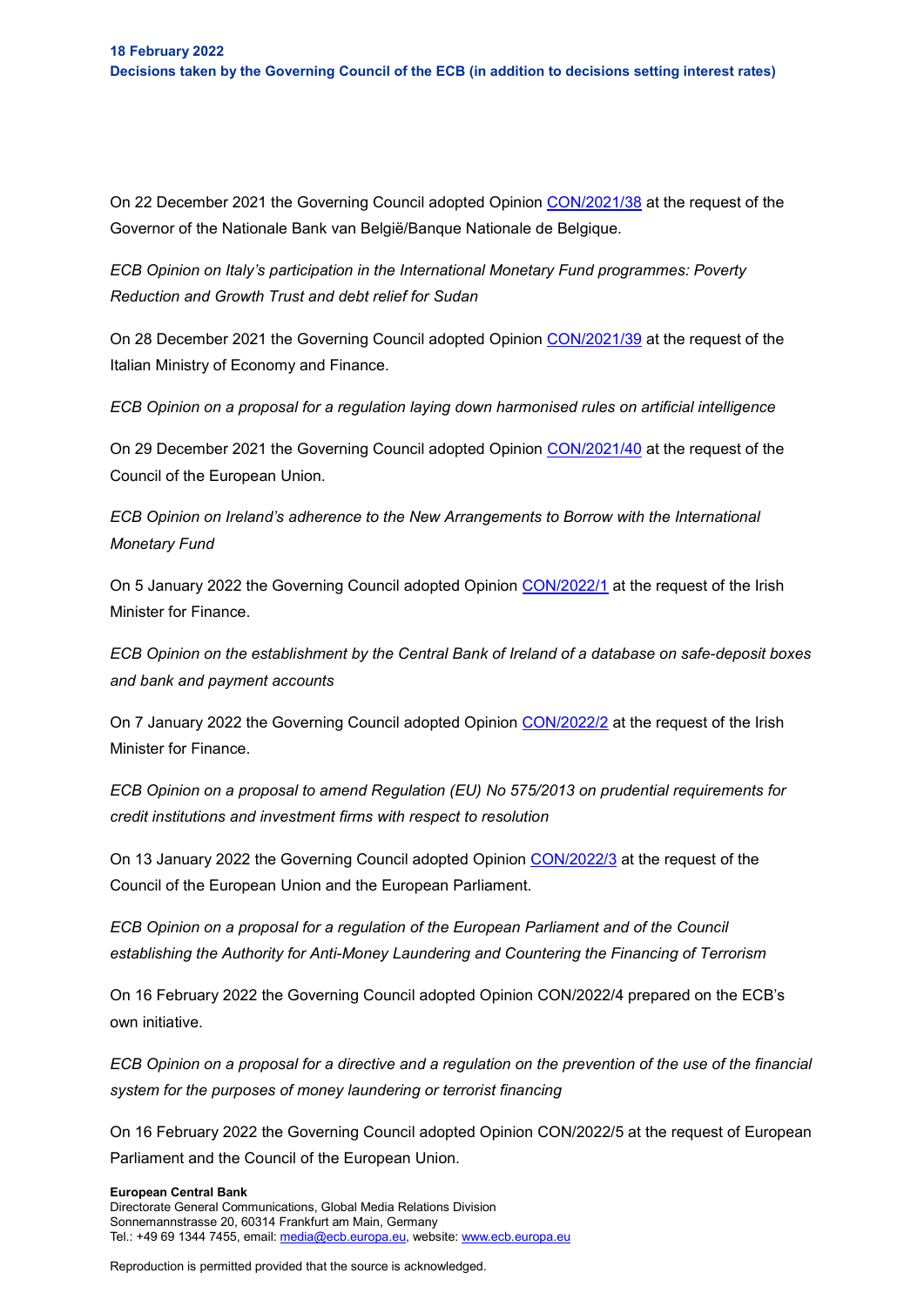### Corporate governance

#### *Renewal of the Market Infrastructure Board members' term*

On 22 December 2021 the Governing Council decided to renew the term of the [current members](https://www.ecb.europa.eu/paym/target/shared/pdf/MIB_list_of_members_2021.pdf) of the [Market Infrastructure Board](https://www.ecb.europa.eu/paym/target/t2s/governance/html/index.en.html) (MIB) by one year, i.e. until 31 May 2023. The MIB manages the dayto-day running of TARGET2-Securities (T2S) and the other TARGET Services. It also liaises with market stakeholders through the T2S governance structure.

#### *New member of the Market Infrastructure Board*

On 20 January 2022 the Governing Council appointed Mr Salvatore Luigi Alonzo, Head of the Payment Systems Directorate at the Banca d'Italia, as the member of the [Market Infrastructure Board](https://www.ecb.europa.eu/paym/target/t2s/governance/html/index.en.html) (MIB) representing the Banca d'Italia, effective until 31 May 2023 so as to coincide with the mandates of all other MIB members. Mr Alonzo replaces Mr Giandomenico Scarpelli, who has retired.

#### *ECB Annual Accounts for 2021*

On 16 February 2022 the Governing Council approved the audited financial statements of the ECB for the 2021 financial year. The [annual accounts,](https://www.ecb.europa.eu/pub/annual/annual-accounts/html/ecb.annualaccounts2021%7E5130ce3be2.en.html) together with a [press release,](https://www.ecb.europa.eu/press/pr/date/2022/html/ecb.pr220217%7E28ffc75d4c.en.html) were published on the ECB's website on 17 February 2022.

#### *Enhanced transparency of the ECB's Ethics Committee opinions*

On 16 February 2022 the Governing Council decided to extend the scope of the proactive publication of opinions issued by the ECB's [Ethics Committee](https://eur-lex.europa.eu/legal-content/EN/TXT/?uri=CELEX%3A32014D0059%2801%29&qid=1630320516536) on envisaged private activities of current and future high-level ECB officials, provided as of January 2022. With this additional transparency measure, the Governing Council underlines its commitment to good conduct and good governance.

### **Statistics**

*Amendments to Guideline on balance sheet item statistics and interest rate statistics of monetary financial institutions*

On 6 January 2022 the Governing Council adopted [Guideline \(EU\) 2022/67 \(ECB/2022/1\)](https://eur-lex.europa.eu/legal-content/EN/TXT/?uri=CELEX%3A32022O0067) amending Guideline (EU) 2021/830 (ECB/2021/11) on balance sheet item statistics and interest rate statistics of monetary financial institutions. The amendments were introduced to provide clarity and are of a technical nature. They entered into force on 1 February 2022.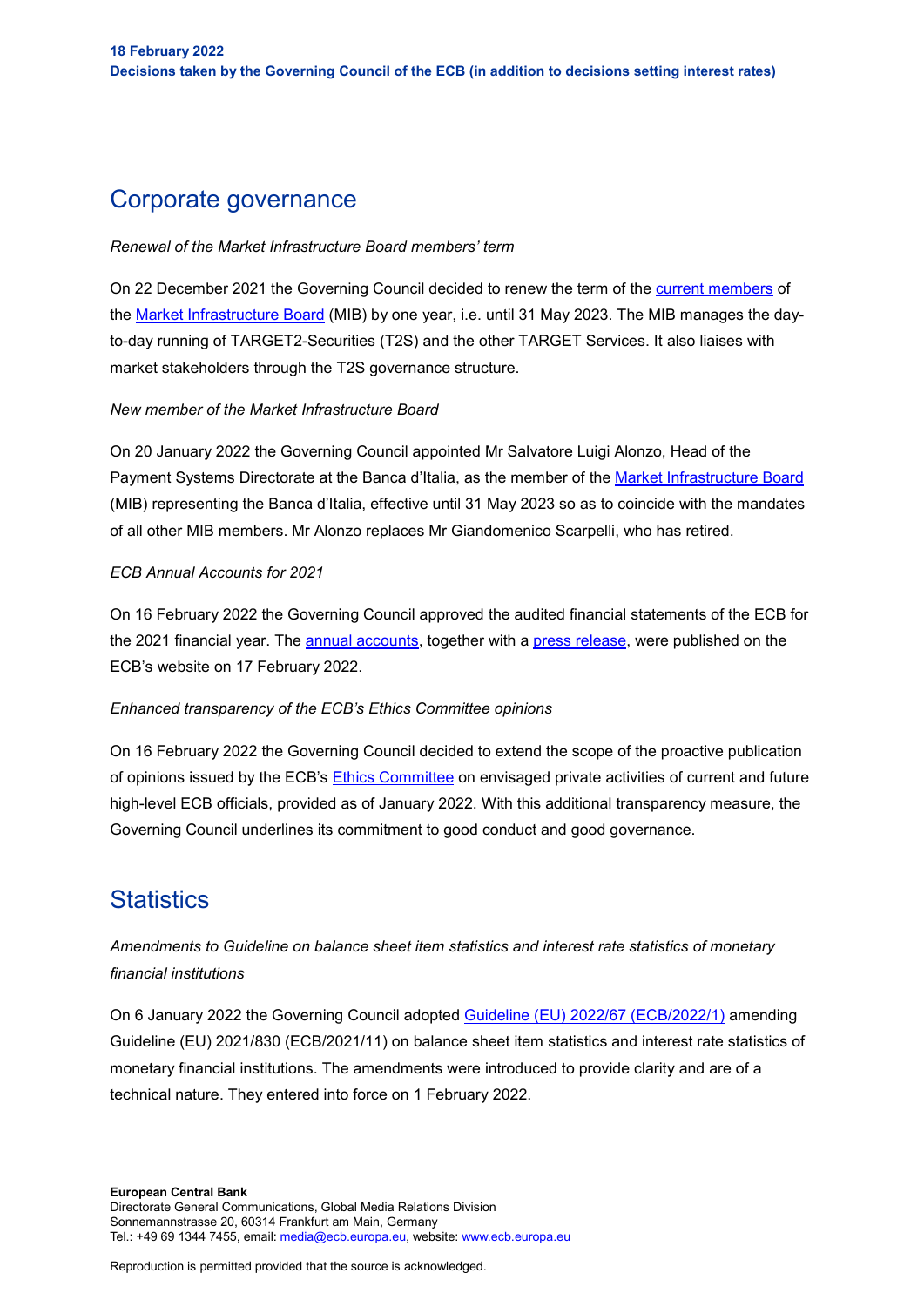*2020 annual report on protecting the confidentiality of the individual statistical information collected by the ECB, assisted by the NCBs*

On 10 February 2022 the Governing Council approved the annual report on protecting the confidentiality of the individual statistical information collected by the ECB, assisted by the NCBs, and authorised the publication of its summary. The report assesses the implementation of common rules and minimum standards defined by the ECB to prevent the unlawful disclosure and unauthorised use of confidential statistical information (CSI). It concludes that the European System of Central Banks continues to ensure that CSI is securely protected according to the necessary measures, and that no incidents were recorded during 2020. The summary will soon be available on the ECB's website.

### Banknotes and coins

*Amendments to Guideline on the establishment of the Eurosystem Production and Procurement System*

On 17 December 2021 the Governing Council adopted [Guideline \(EU\) 2021/2322 \(ECB/2021/56\)](https://eur-lex.europa.eu/legal-content/EN/TXT/?uri=CELEX%3A32021O2322&qid=1643993050670&home=ecb) amending Guideline (EU) 2015/280 (ECB/2014/44) on the establishment of the Eurosystem Production and Procurement System. The amendments aim to further specify internal arrangements ensuring full separation between a public printing works and its public authority's accounts (the "arm's length" principle) and clarifying options for horizontal cooperation available to an NCB that closes its printing works.

## ECB Banking Supervision

#### *Compliance with the EBA Guidelines on large exposure limit breaches*

On 17 December 2021 the Governing Council did not object to a proposal by the Supervisory Board to notify the EBA that, for the significant institutions under its direct supervision, the ECB complies with the EBA Guidelines specifying the criteria to assess the exceptional cases when institutions exceed the large exposure limits of Article 395(1) of Regulation (EU) No 575/2013 and the time and measures to return to compliance pursuant to Article 396(3) of Regulation (EU) No 575/2013 [\(EBA/GL/2021/09\)](https://www.eba.europa.eu/eba-publishes-final-guidance-assess-breaches-large-exposure-limits). The Guidelines aim to support competent authorities in their assessment of the breaches of the large exposure limits set in the Capital Requirements Regulation (CRR), and ensure that it is applied in a prudent and harmonised manner, while keeping the approach simple.

*Compliance with the joint ESMA and EBA Guidelines on the assessment of the suitability of members of the management body and key function holders*

#### **European Central Bank**

Directorate General Communications, Global Media Relations Division Sonnemannstrasse 20, 60314 Frankfurt am Main, Germany Tel.: +49 69 1344 7455, email[: media@ecb.europa.eu,](mailto:media@ecb.europa.eu) website[: www.ecb.europa.eu](http://www.ecb.europa.eu/)

Reproduction is permitted provided that the source is acknowledged.